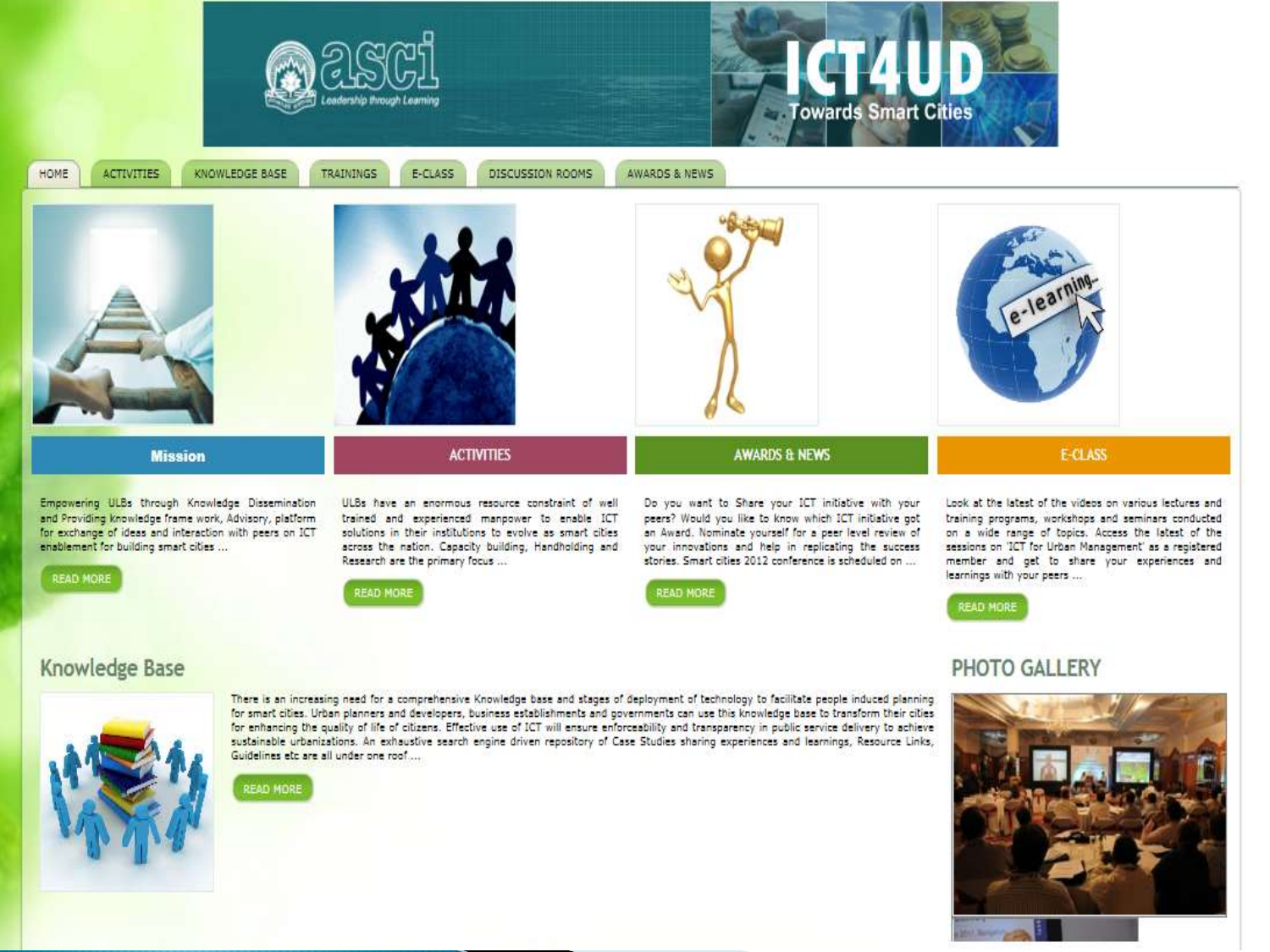# **ICT4UD Case Studies**

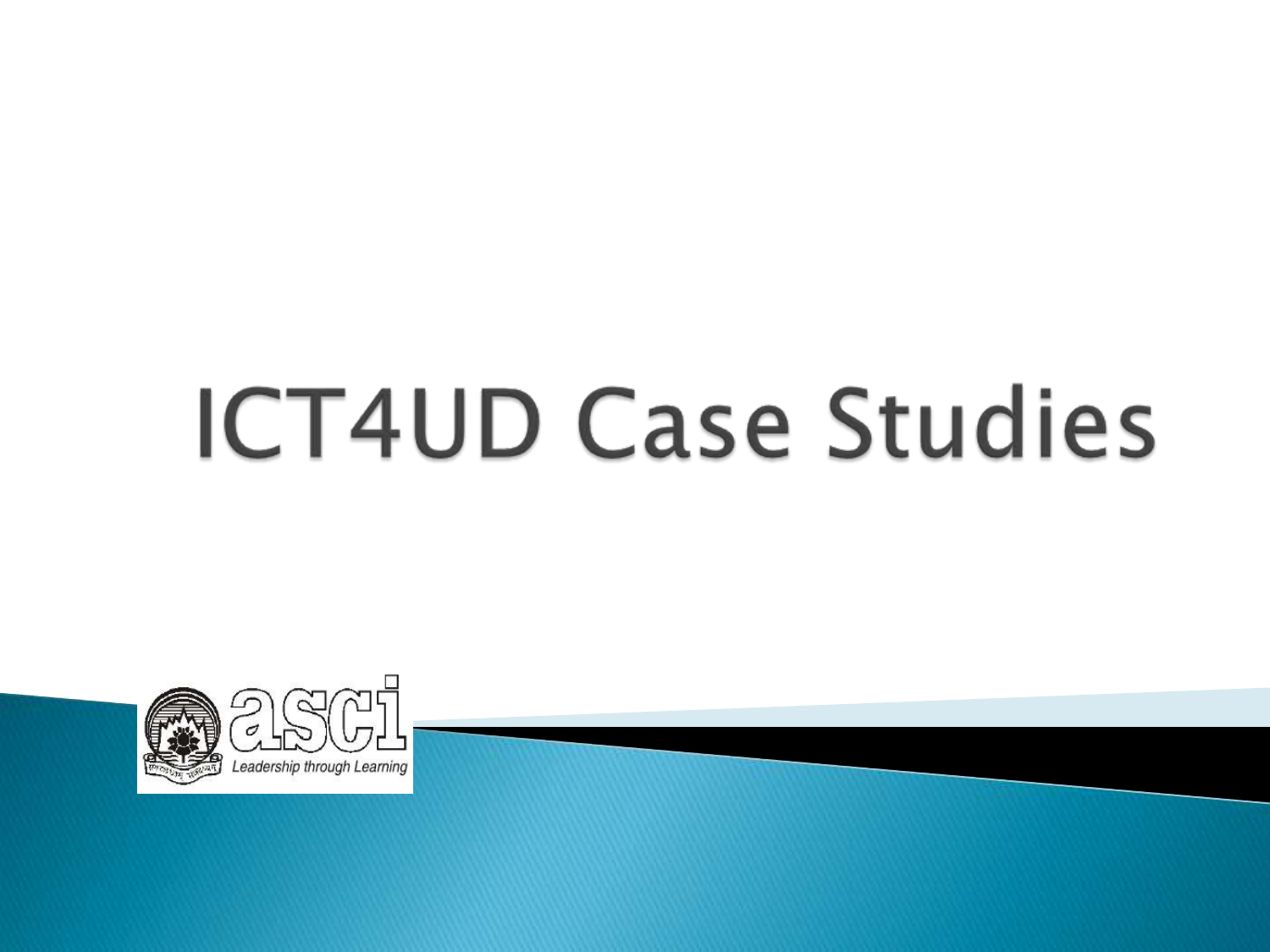#### Accounting Reforms

Accounting Reforms in Kerala

### Billing and Collection

- ▶ Online Mobile Bill Generation & Collection, Hyderabad
- ▶ ERP Based Monitoring system for Water supply and sewerage treatment, Chennai

# Building Plan

- ▶ Building Plan Approval, Chennai Municipal Corporation
- ▶ Streamlining of Building Plan Approval Process, Pune Municipal Corporation
- Building Plan Approval Management System with Auto DCR, Hubli Dharwad Municipal Corporation
- ▶ Implementation of the Web-Based Online Building Plan Approval System, Surat
- ▶ Computerized Building Plan Approval, Coimbatore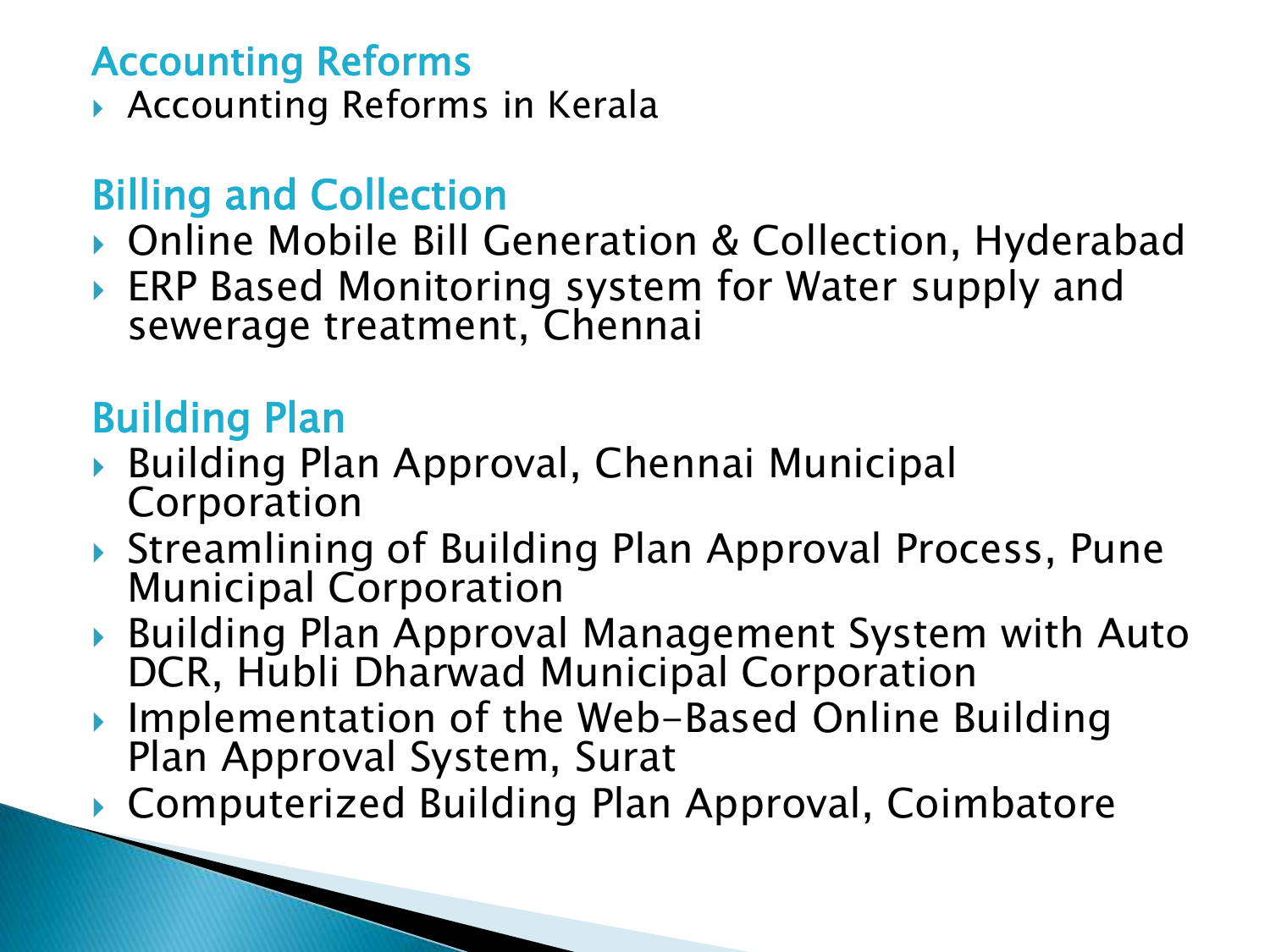## Citizen Services

- ▶ ICT enabled Strategy for Citizen Services, Mumbai
- ▶ E-Seva : Government to Citizen Municipal Services in Hyderabad
- ▶ Improving Citizen Services and Governance in Jabalpur Municipal Corporation
- ▶ Online Delivery of Municipal Services in Vijayawada
- ▶ M- Governance : An Efficient way to meet Citizen Expectations: Rajkot Municipal Corporation

# E-Governance

▶ E-Suvidha – e-Governance Initiatives, Pimpri Chinchwad Municipal Corporation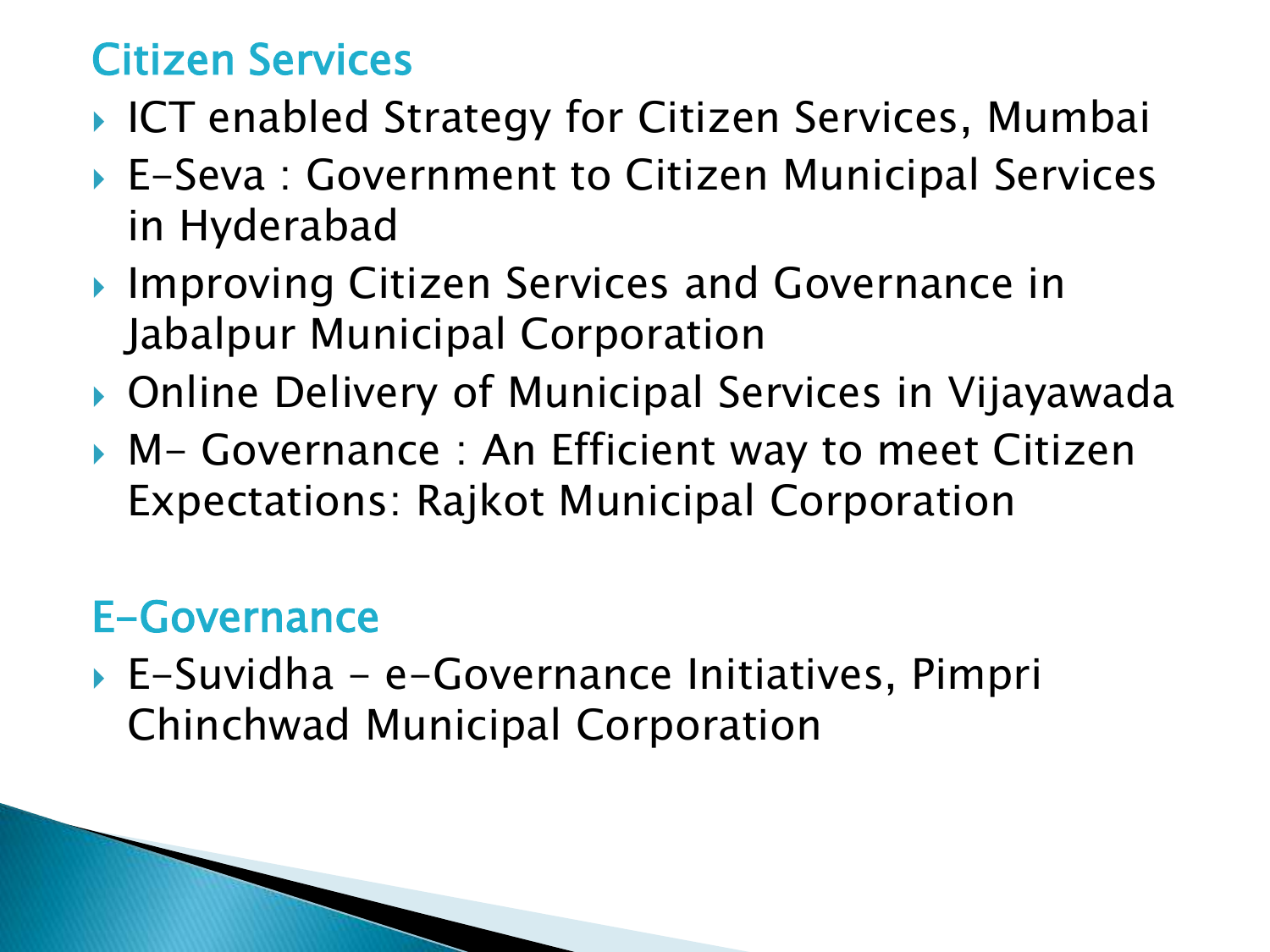# E-Procurement

- ▶ Implementation of E-Procurement in the Government of Andhra Pradesh
- ▶ Online Tendering Application: E-Governance Initiatives, Pimpri Chinchwad Municipal Corporation
- ▶ E-Procurement in Chhattisgarh
- ▶ E-Procurement system in Gujarat

# **Grievances**

- Complaint Management System, Jamshedpur
- ▶ SMS and Web based Complaint Monitoring System, Pimpri Chinchwad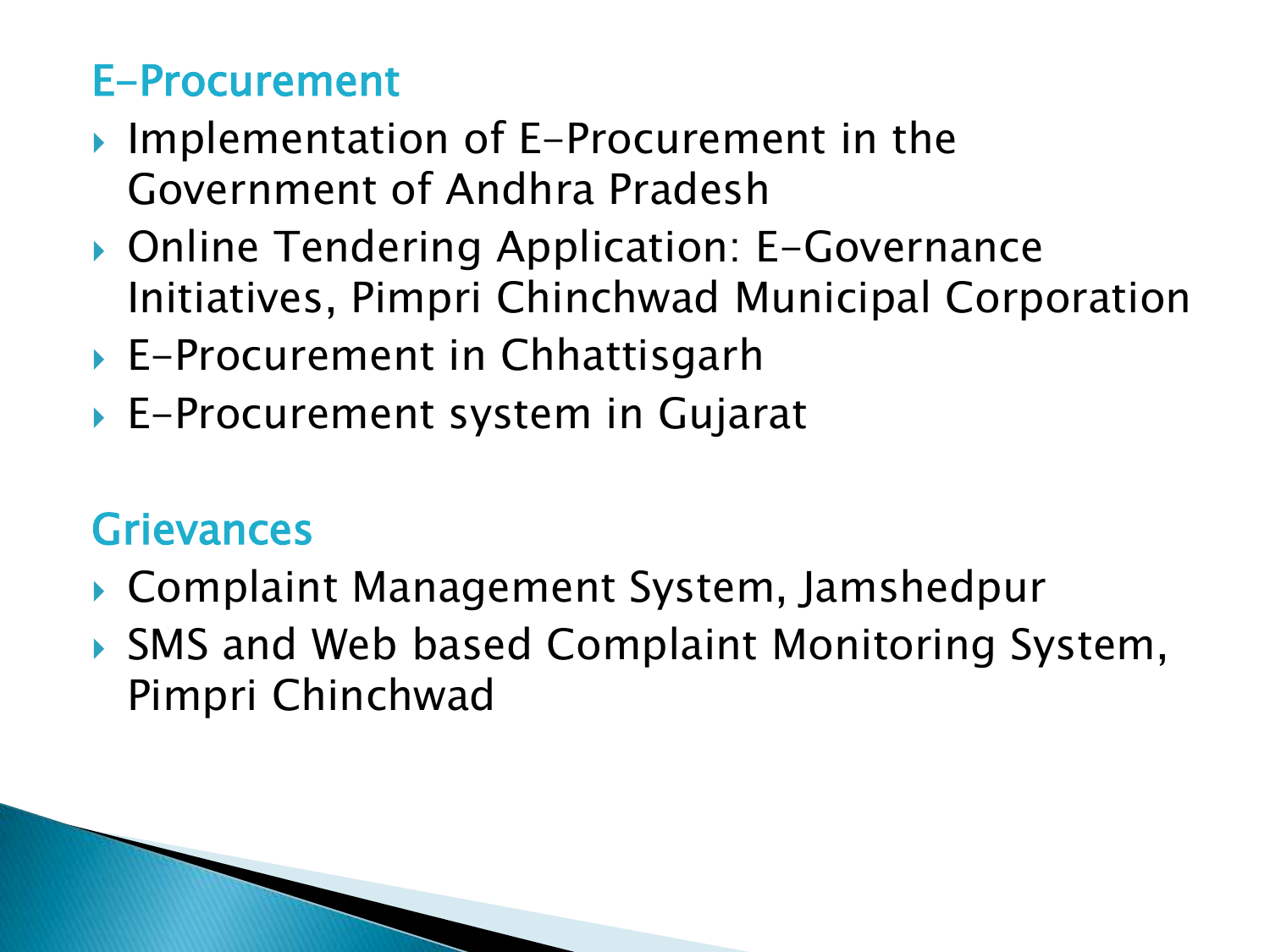# Land

- Land Reforms, Gujarat
- ▶ Computer-Aided Administration of Registration Department (CARD), Andhra Pradesh
- ▶ Dynamic Integration of Property Registration and Land Records Administration in Haryana

# Payroll

- ▶ Service and Payroll Administrative Repository for Kerala (SPARK)
- ▶ Payroll System at Bruhat Bangalore Mahanagara Palike
- Computerization of Personnel Information Systems (CPIS)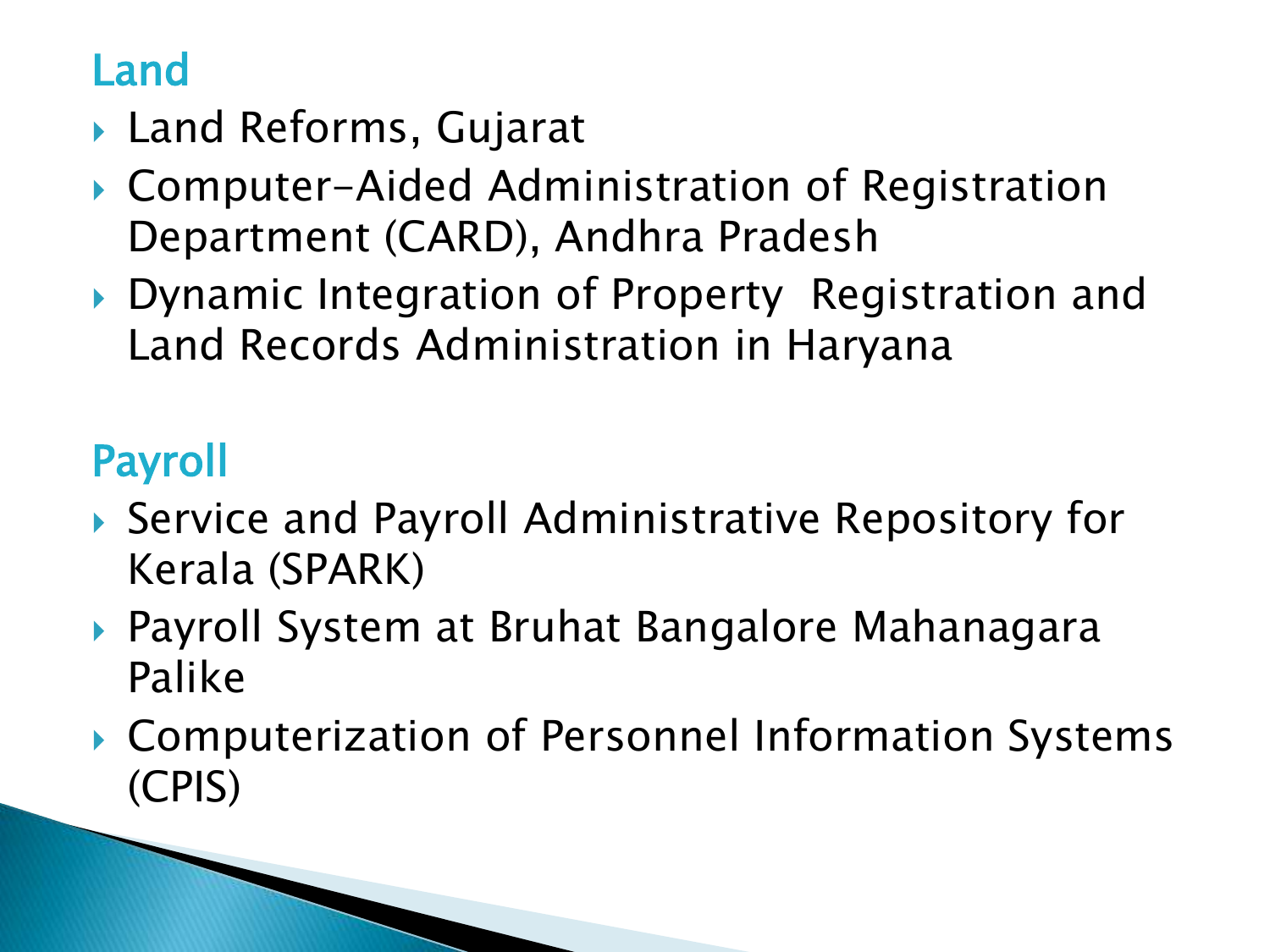# Property Tax

- GIS based property tax information system, Bruhat Bangalore Mahanagara Palike
- **Improving Municipal Revenues using GIS linked** Property Data Base, Uttar Pradesh

# Solid Waste

- ▶ Off-Site Real Time Monitoring (OSRT) system for SWM, Park Maintenance and Street Lights in Greater Hyderabad Municipal Corporation
- ▶ Biometric Attendance System for Sanitary Workers in Guntur Municipal Corporation
- ▶ Solid Waste Management GPS & GIS enabled in Pimpri- Chinchwad Municipal Corporation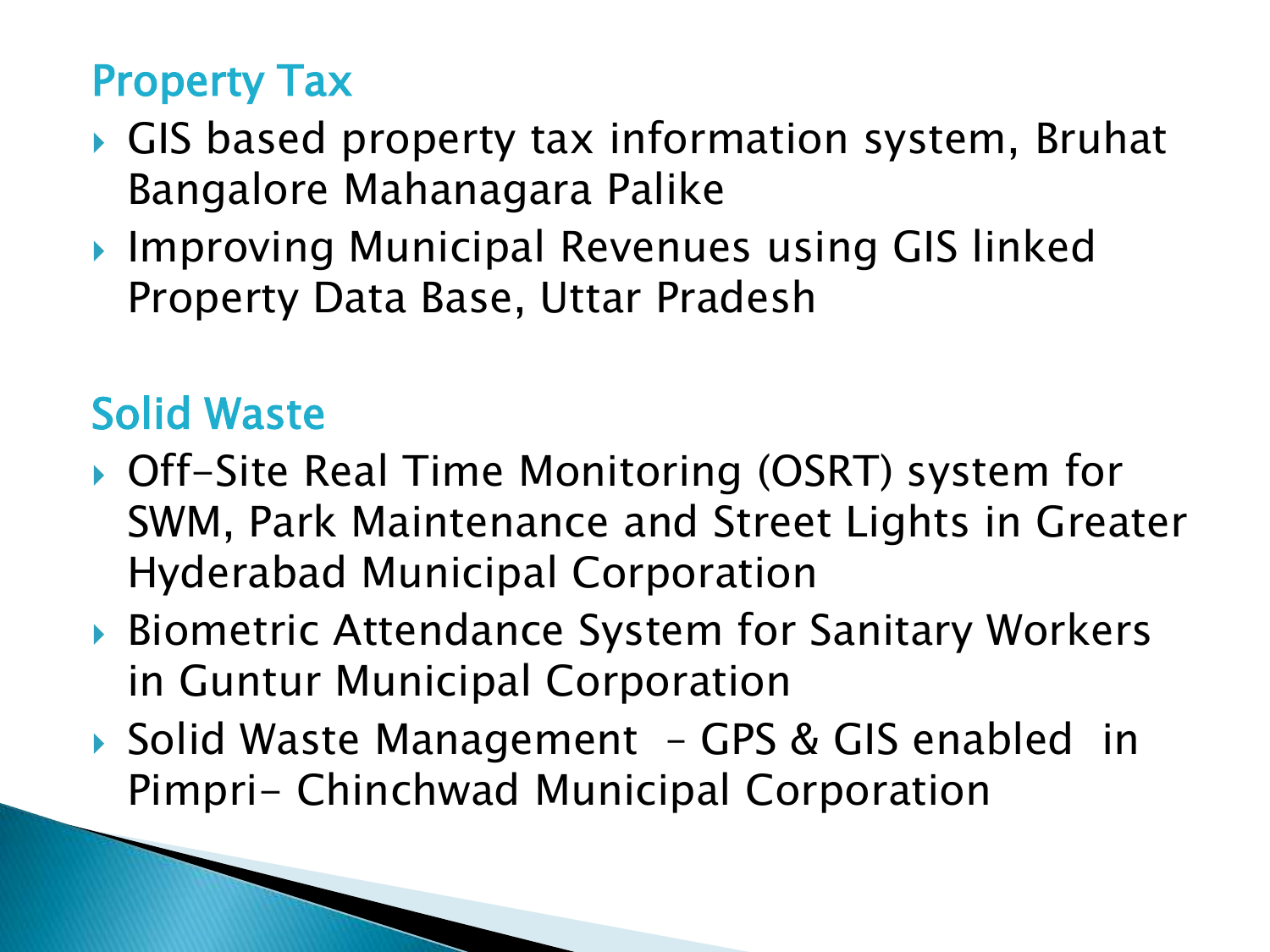# **Traffic**

▶ Traffic Information System Initiative: B-TRAC, Bengaluru

#### Water

- GIS and Hydraulic Modeling for a Pilot 24/7 Water Supply in Amaravati
- Water Supply Distribution & Monitoring System, Nagpur
- ▶ Advanced Billing and Collection Utility System: Kerala Water Authority
- ▶ Measuring Performance in Water Supply and Sanitation Sectors across 213 ULBS of Karnataka, Tulana
- Customer Driven Initiatives in the area of Billing & Collections, JUSCO